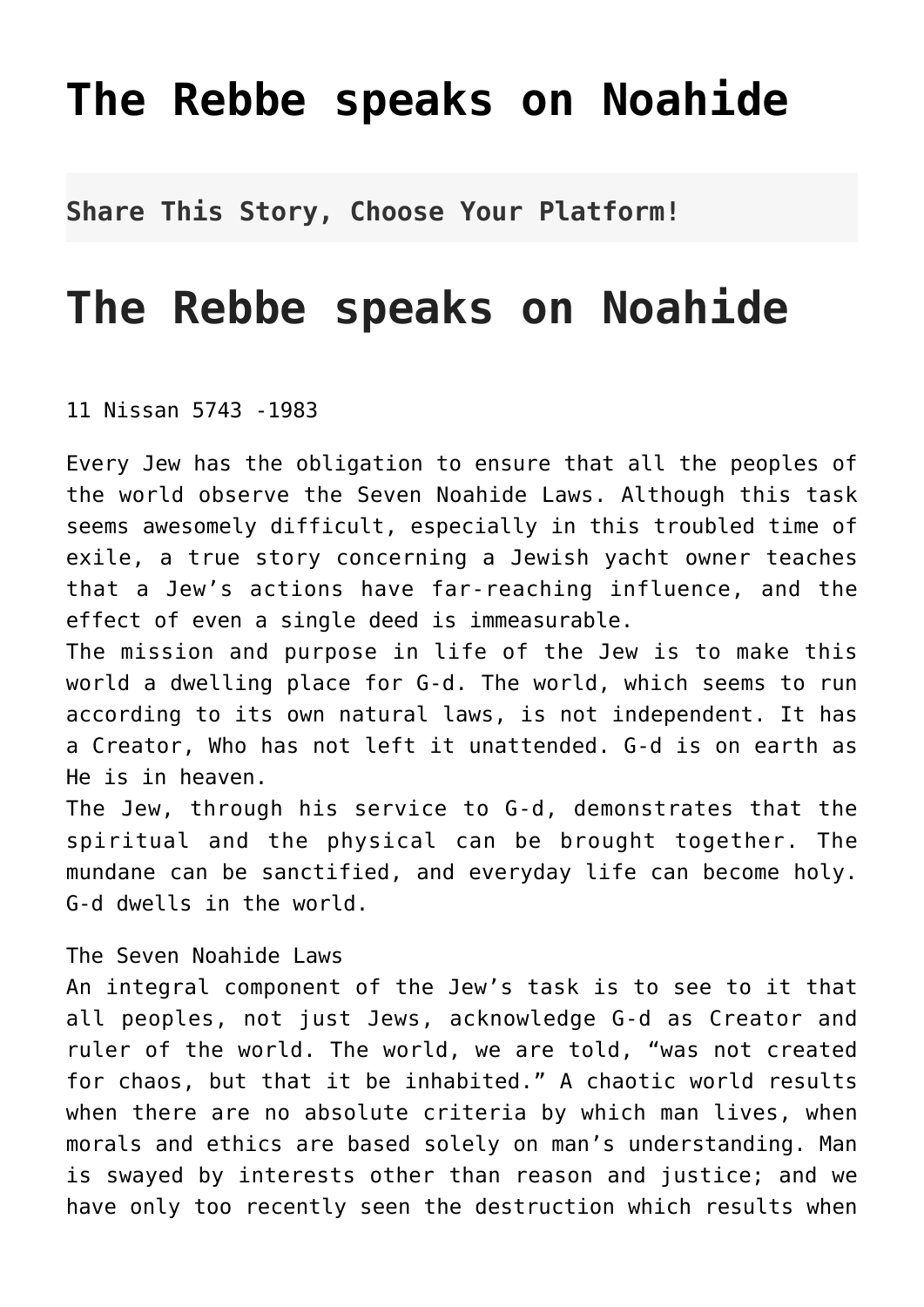laws and philosophy are perverted to serve personal ends. G-d, the Creator of the world, has not abandoned His handiwork, but has given clear guidance how the world can be made "inhabited," settled and productive, decent and enduring. The nations of the world have been given a Divine code of conduct, the Seven Noachide Laws, which consist of six prohibitions against murder, robbery, idolatry, adultery, blasphemy, cruelty to animals — and one positive command, to establish a judicial system. These Seven Noachide Laws are general statements, which, with their ramifications and extensions, encompass countless details.

The reason these Seven Laws are to be observed is also important. The Rambam rules (Code, Kings 8:11) that the Sons of Noach (i.e. all humanity) must observe these Laws because "G-d commanded them in the Torah and informed us through Moshe that the Sons of Noach had already been so commanded." A non-Jew conducts himself in consonance with the Seven Laws not because human logic compels him to do so, but because they are G-d's commands transmitted through Moshe. This ensures that self-interest will never be allowed to pervert the Divine criteria of conduct.

It is through the observance of the Seven Noachide Laws that the entire world becomes a decent, productive place, a fitting receptacle for the Divine. Then, promises Scripture, "the glory of the L-rd will be revealed and all flesh together will see that the mouth of the L-rd has spoken." The culmination of this will be the Messianic epoch, when, through the agency of Mashiach, "all will call in the Name of the L-rd and serve Him with a common consent."

## Jew's Role in World

The Jew has a crucial role to play in this. He cannot be a bystander, remaining aloof from the world's conduct. The Rambam explicitly rules (Code, Kings 8:10): "Moshe Rabbeinu commanded from the mouth of G-d to convince all the inhabitants of the world to observe the commandments given to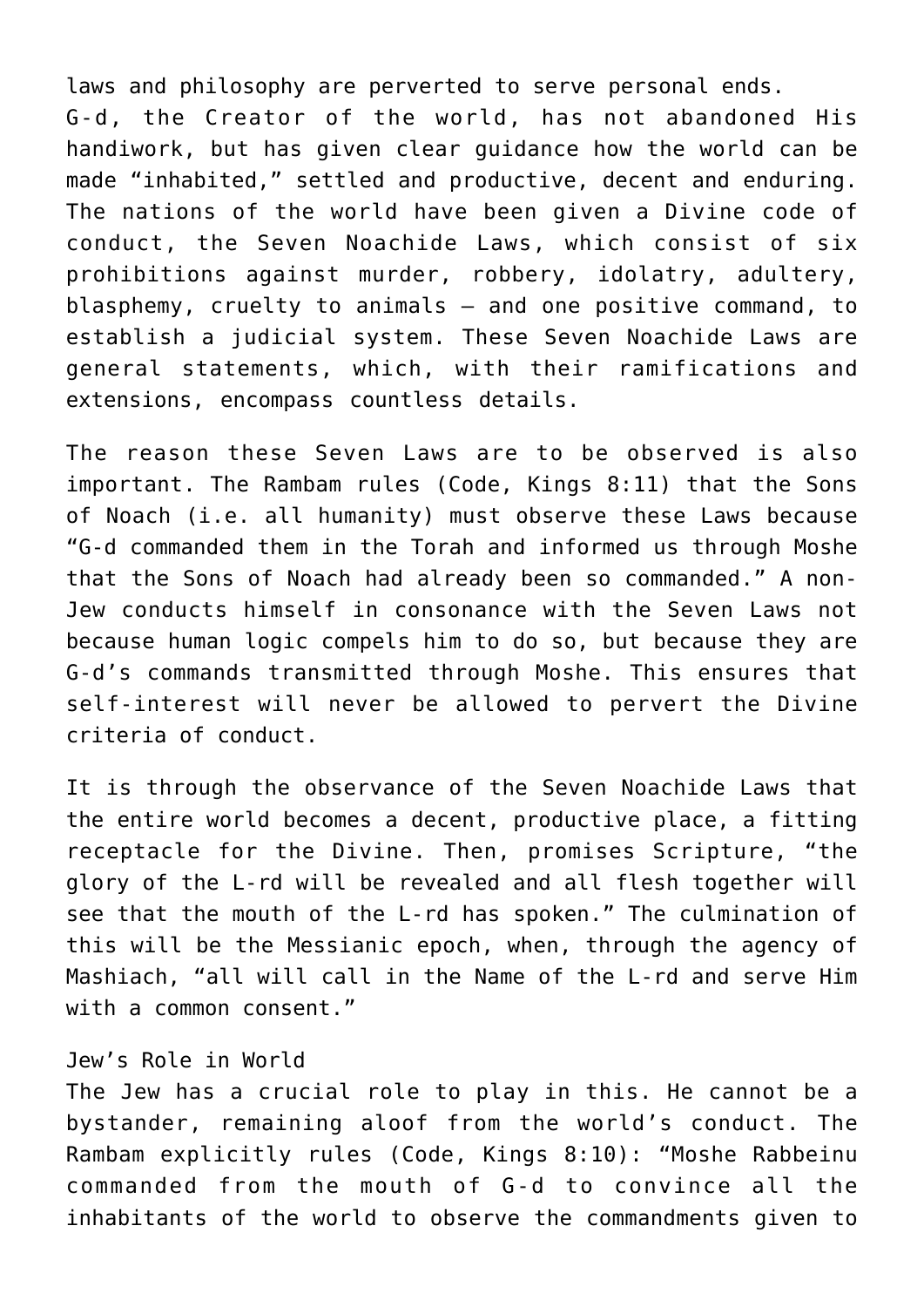the children of Noach." It is the Jew's duty to see to it that all peoples lead the righteous and decent life which comes from compliance with the Seven Noahide Laws.

Not only is it a Jew's duty because he has been so commanded by G-d, but it is also to his own benefit. A world full of "chaos," where nations and individuals live by no law except that dictated by self-interest, must inevitably affect the Jew. And, as noted above, the universal observance of the Seven Noahide Laws is the prelude to the Messianic era when all will serve G-d together.

Yet the task seems immense, beyond a Jew's capabilities. All Jews together are but a tiny minority among the nations of the world. How can Jews influence non-Jews to acknowledge G-d and observe the Seven Noahide Laws?

But it can be done. Even one action can have far-reaching consequences, ever widening ripples, until the cumulative effect of many such individual actions produces a mighty storm.

## Lesson from a Story

A story. A true story which happened only recently, which illustrates just such a ripple effect. A story of a Jew, who unknowingly started a chain of events of which he could not even dream.

A Jew blessed by G-d with great wealth, who likes to take an occasional vacation on his yacht. He employs a captain, a non-Jew, to sail the yacht.

The time for prayer arrives. He knows that Jews face towards the holy city of Yerushalayim during Shemoneh Esreh, towards the east. He is not a nautical man. He does not know where east is on the ocean. He asks the captain.

Prayer time again. Again the same problem, where is east. Again he asks the captain. And so with the third prayer time, and the fourth.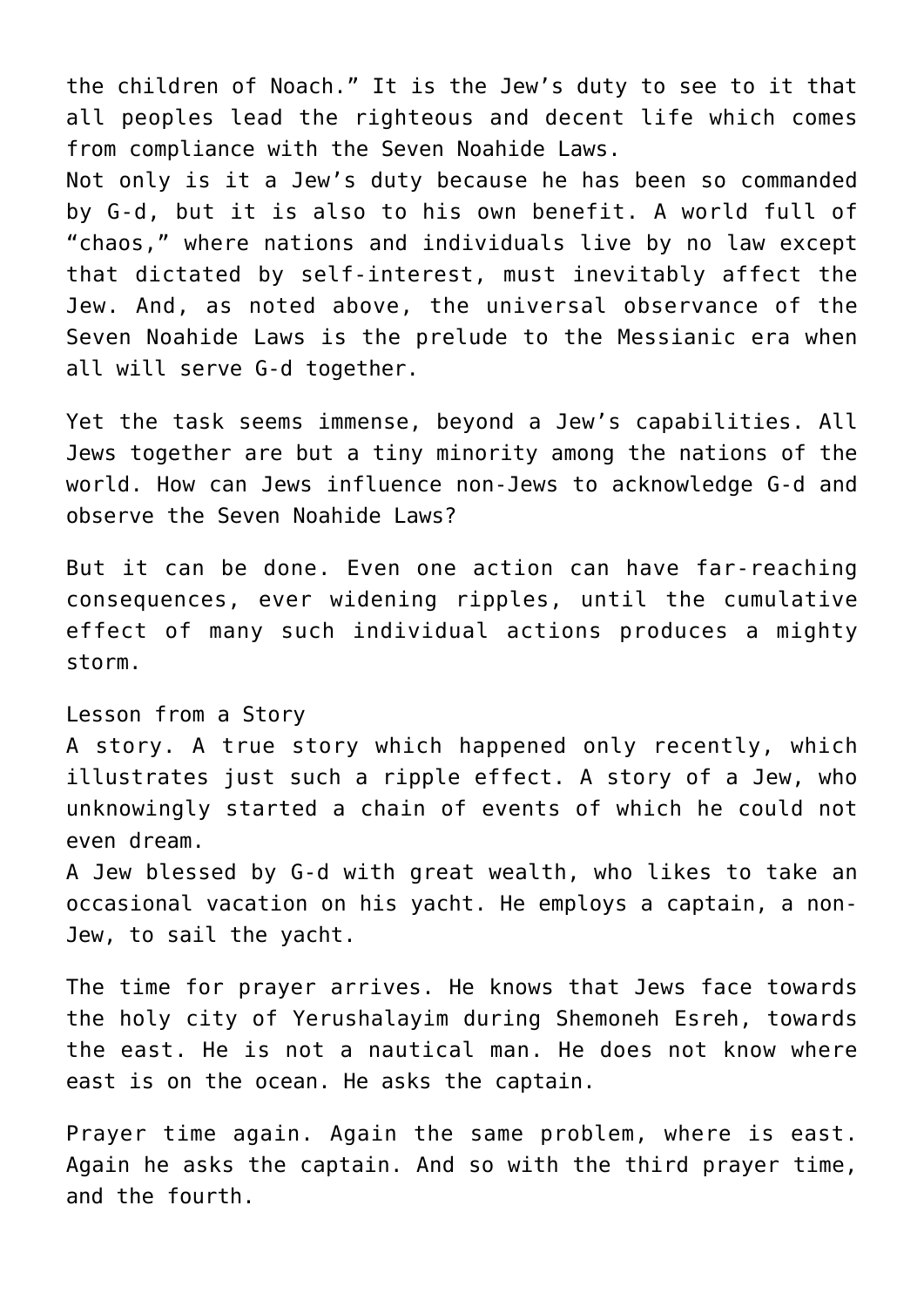The first time he asks, the captain pays no special attention. When the owner keeps on asking the same question from time to time, the captain becomes curious. His employer is not the navigator. Why is he always interested in knowing where east is? He asks him.

The Jew is not ashamed of his religion. "I am a Jew," he answers, "and I want to pray to G-d. Prayers pass through the site of the Beis HaMikdash in Yerushalayim. I must therefore face in that direction, which in this part of the world is east. Every time I pray I thus need to know where east is."

The captain is greatly impressed. This is a successful man, he thinks, wealthy enough to own his own yacht and hire a captain to sail it. Yet he considers it proper and right to interrupt his affairs to pray to G-d — and to even bother to face the correct direction. "I too," exclaims the captain to the owner, "shall begin to think of G-d, begin to pray to Him."

The story has a sequel. Some time later the captain told the Jewish yacht owner that ever since he decided to pray to the Creator of the world, he has, at every opportunity, also told his family and friends of the necessity to pray to G-d. "If all the people of the world would think about their Creator," concluded the captain, "the world would not be the jungle it is!"

The lesson from this story is clear: A Jew can influence non-Jews to acknowledge the Creator and ruler of the world, and to therefore conduct themselves accordingly by observing the Seven Noachide Laws. Moreover, as seen from the story, such influence is effective just by a Jew being proud and firm in his religion. The yacht owner did not consciously intend to fulfill the Rambam's ruling. Because he conducted himself properly, his influence was automatically felt. He could not know of the ripple effect he would cause merely by asking where was east. And because of him, a non-Jew began to think about G-d, conduct himself more righteously — and in turn,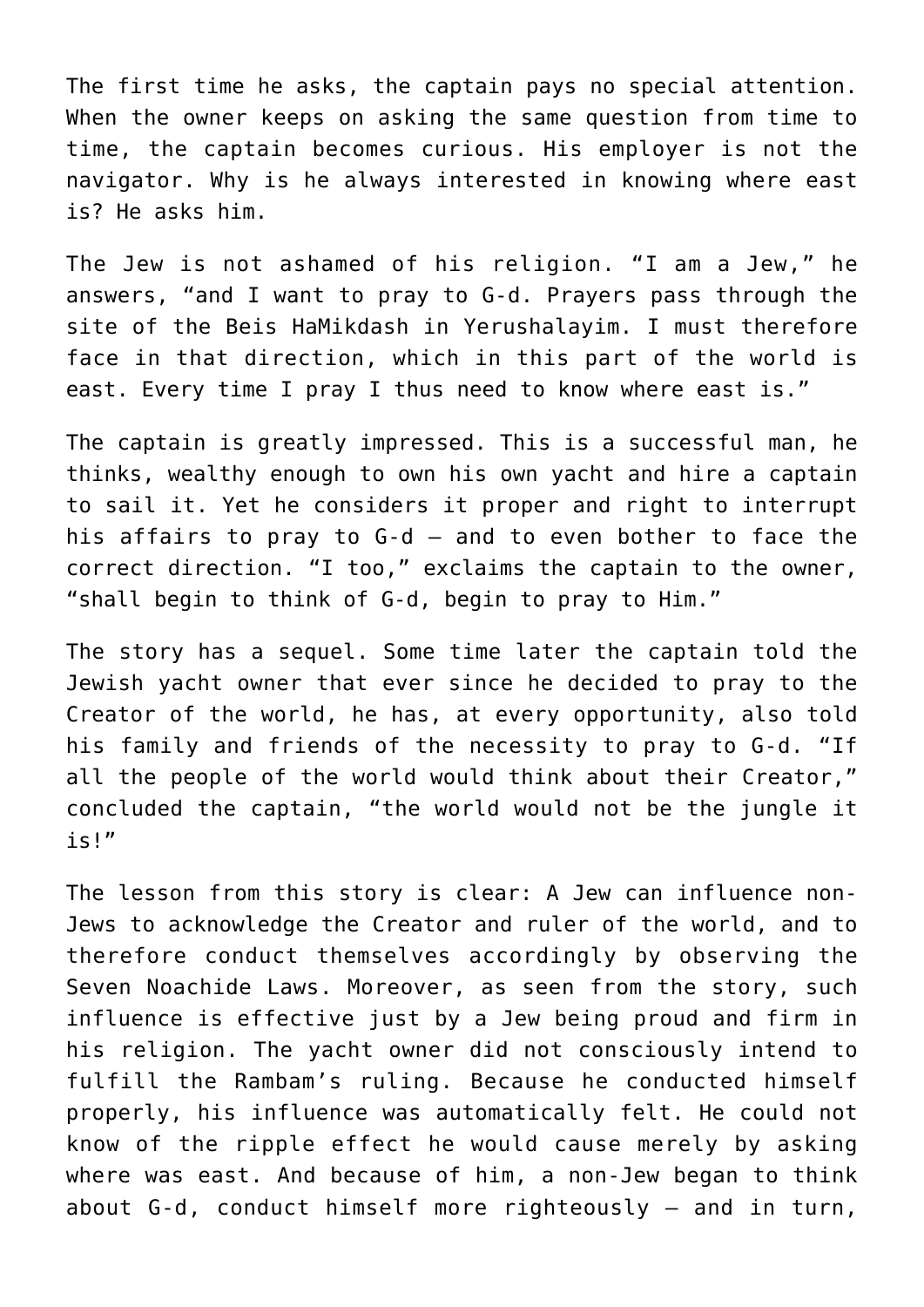lead others in the same path. All because of one Jew's actions.

A Parable

We can go further. Nothing in this world happens by chance. All is through Divine Providence. The above episode of the yacht serves as a timely parable to a Jew's function and place in the world.

The Jew's task, we have explained above, is, through Torah, to reveal the G-dliness in the world. The "natural" laws of the world are but a mask, veils which conceal its true existence. Torah is the instrument wherewith Jews strip away these veils — and bring the world closer to G-d.

But a Jew can easily become despondent. The state of the world is not heartening. Nations do not seem to hearken to the voice of Torah, and governments, not Jews, seem to be the arbiters of the world's conduct.

The truth is different: The Jew and Torah can have influence on the world. It is only because of the darkness of the exile that it seems the governments of the world are its true arbiters.

The world in this troubled time of exile is like a ship sailing in stormy seas, steered by the governments of the world. But appearances are misleading. It is not they, with their plans and strategies, who truly determine its course and destination. What is truly important in the world, what has a permanent effect, is the Torah and mitzvos performed by the Jew. Before this all else is insignificant, unimportant. Whether the world will be in better or worse shape is in the hands of the Jew. One mitzvah, one act of bonding with G-d, has incredible repercussions — whether we are aware of it or not.

Beyond the obvious, beneath the surface, lies much, much more. The course of the world is not determined by the physical. The